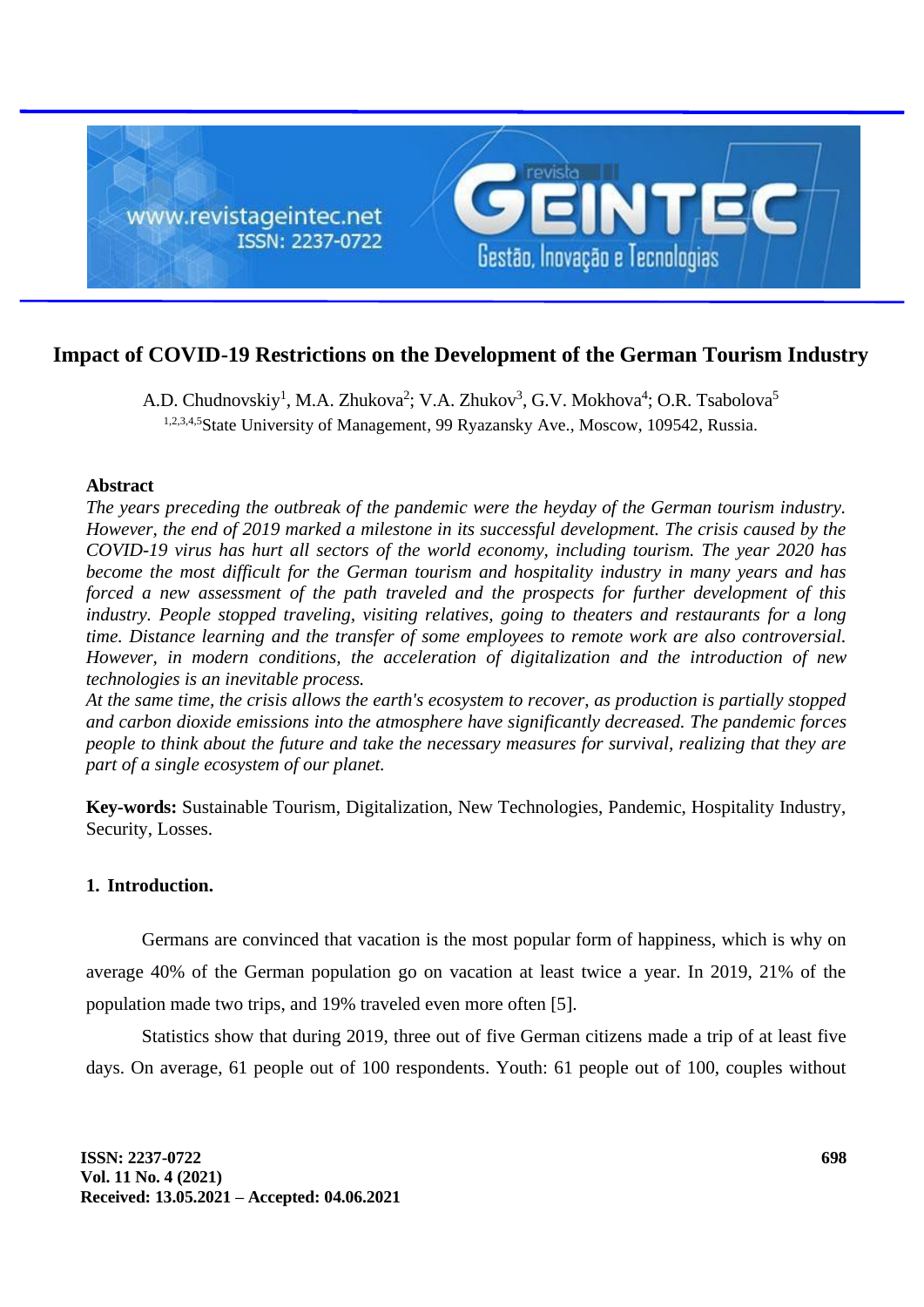children: 72 people out of 100, families with children: 70 people out of 100, singles: 58 people out of 100, seniors: 55 people out of 100 [7].

The most popular destinations for Germans in 2019 were, as in previous years, German resorts in Western Pomerania, Bavaria, Lower Saxony, Schleswig-Holstein, and Baden-Württemberg. Domestic tourism was preferred by 34.4% of German citizens, which is 2.3% less than in the previous ten years (2009: 36.7%). High prices and unstable weather force Germans to spend their main vacation abroad, and the resorts of Bavaria, Baden-Württemberg, and Schleswig-Holstein, which lost some of their vacationers in the high season, make up for the losses incurred by vacationers in the off-season [5].

Forty-eight and three-tenths % of Germans vacationed in the summer of 2019 in other European countries: Spain (10.6%), Italy (6.3%), Austria (4.2%), Greece (4.1%), the Scandinavian countries (3.8%), Turkey (3.5), the Benelux countries (3.5), France (2.5%), Croatia (2.1%), Poland (1.4%). [5] For many years, the most popular destinations for Germans had been the resorts of the Spanish mainland, as well as the Balearic and Canary Islands. A decline in interest in traditional European resorts was observed in 2019. Many tourists have chosen individuality over the mainstream. They didn't want to lie on the over-occupied beaches, or run through the cities in a crowd, seeing the sights. Authenticity and atmosphere were in high demand. Tourists wanted individual offers, impressions, and experiences, so there were fewer German tourists in Spain and Turkey in the summer of 2019. Their number has decreased by 2.6% and 3.1%, respectively, over the past ten years. So many German tourists have never taken their main holiday outside of Europe in the entire history of sightings. Seventeen % of German tourists preferred to rest in the resorts of the Far East (Vietnam, Hong Kong, Cambodia, Laos, China, Malaysia, South Korea) and North America. German vacationers are returning to the resorts of Egypt very slowly. Trips to distant countries outside of Europe were preferred mainly by childless couples and singles, while families with children and pensioners were more likely to stay in Germany or go to other European countries. It should also be noted that even the Germans, who advocate sustainable tourism and environmental protection, forget about high principles and global climate change during their holidays and enjoy using the services of air carriers. As it turned out, the concept of Flight shaming is not for vacation. Thoughts about the need to protect the environment from harmful emissions into the atmosphere leave many German tourists during their summer holidays [8].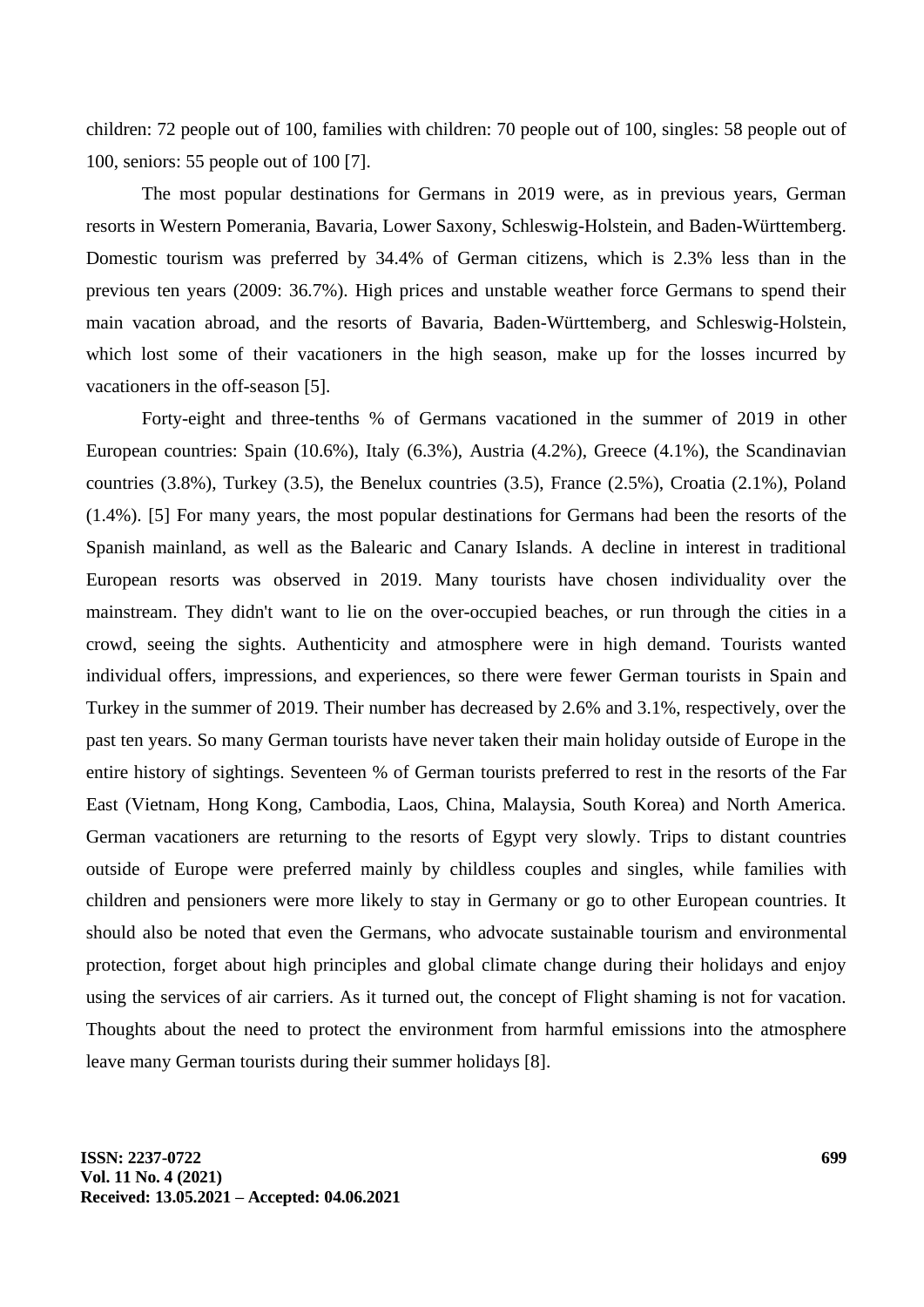There have been further changes in the preferences of German tourists from 2009 to 2019. Thus, the trip on vacation has been reduced by one day and is currently on average a little more than 12 days (12.3). Interestingly, according to statistics, holidays within the country are almost twice as short as holidays abroad. The trend is as follows: the further away the place of rest is, the longer the time spent there. Therewith, people aged 18-24 years and pensioners took the longest trips in 2019, up to 14 days. Childless couples traveled an average of 11.6 days, families with children  $-12.8$  days, singles  $-10$  days [7].

The vacation remained a high-maintenance item and cost an average of 98 euros per day. A vacation trip has risen in price by 20% between 2009 and 2019 and cost a German vacationer 1208 euros per person in 2019. This amount included the cost of travel, accommodation, meals, tickets to various events, the purchase of souvenirs, and tips to the service staff. Daily vacation expenses varied depending on the place of stay: they were 85 euros per person in Germany, and just over 100 euros in Spain, Greece, and Scandinavia. They could be 125 euros per person on long-distance routes. At the same time, in some European countries, daily expenses could be even lower than in the country, for example, in Croatia – 69 euros, in Poland – 70, in North Africa – 80, in Turkey – 81. Childless couples, singles, and young retirees were willing to spend more money on vacation. High-income vacationers (starting at 3,500 euros per month) spent 40 euros more per day than low-income vacationers [5].

#### **2. Features of tourism during the period of restrictions of COVID-19**

As recently as the end of 2019, two-thirds of Germans were confident that they would make at least one five-day trip in 2020. Thirty-three % of respondents were sure of this, 32% were going to travel a lot in the coming year, 21% of respondents found it difficult to answer whether they want to go somewhere, and only 14% did not plan to travel at all. Twenty-five % of respondents were going to spend their holidays in Germany in 2020, 40% of respondents planned to go to other European countries, 18% dreamed of distant exotic countries, and only 17% did not make a final decision. The Germans always preferred to plan their holidays. They always took advantage of the early booking discount, not hoping for last-minute deals. Early booking is convenient for tourists, tour operators, hotels, and airlines. The outbreak of the pandemic has ruined all plans for a vacation in 2020 and dealt a devastating blow to the tourism and hospitality industry around the world. It disrupted plans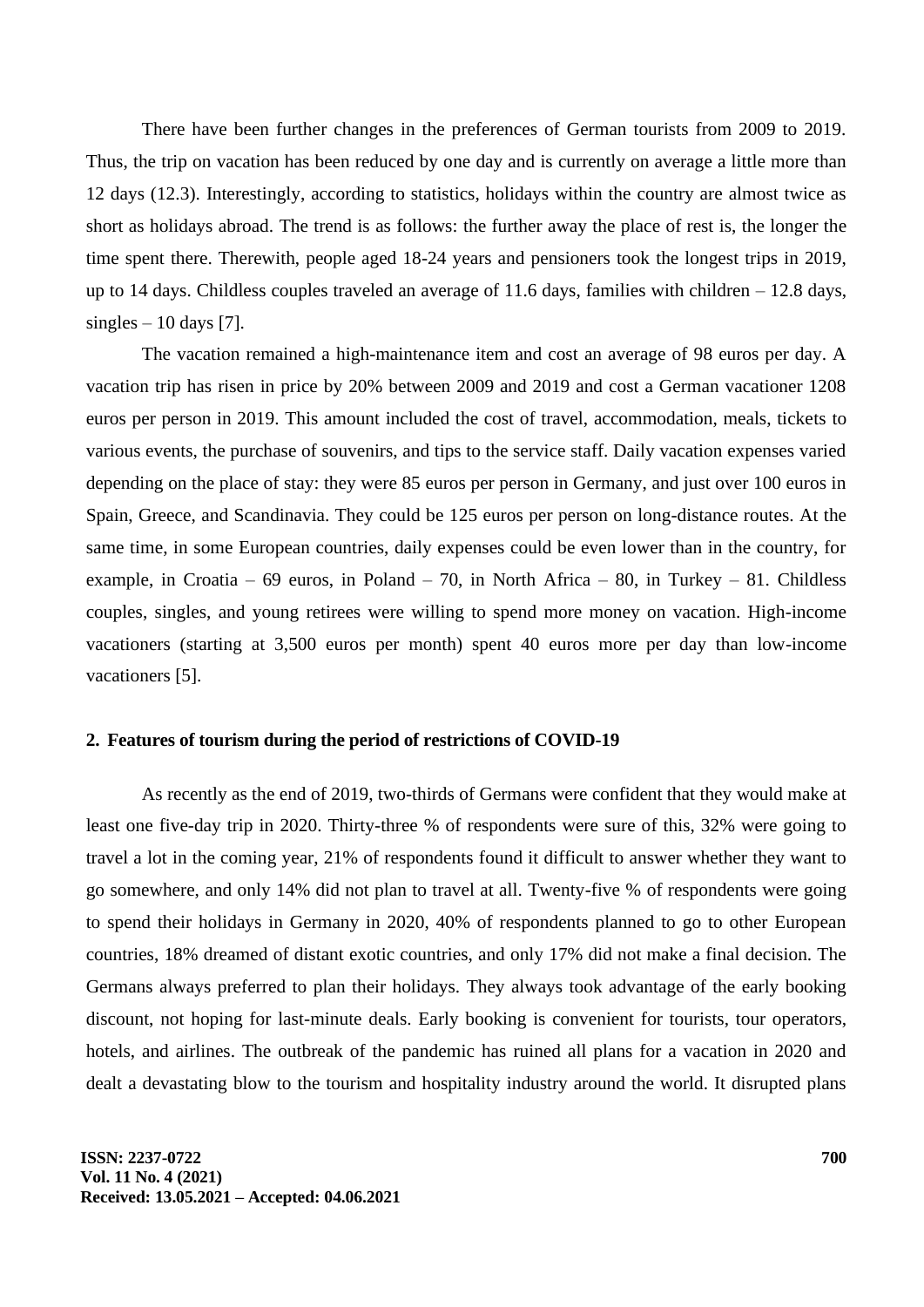not only for the summer vacation, but also for the Easter and Christmas holidays, and the epidemiological safety of travel came to the fore.

The repeated lockdown and start of vaccination announced by the German government has not yet brought the expected result, and the pandemic, which began in 2019 in China, continues to confuse all plans for a vacation in the summer of 2021. However, the attraction of German tourists to long-distance wanderings and vacations on the shores of the warm sea is greater than ever before. Surveys of more than 5,000 respondents show that most of them plan to make at least one big vacation trip in 2021. Many people would like to give up a few short trips during the year in favor of one or two long trips. This desire is not least connected with the fact that in 2020 the Germans were deprived of such an opportunity due to the pandemic. According to German tour operators, organized tours and outdoor recreation are usually in great demand. However, the difficult epidemiological situation forces tourists to organize their own recreation, depending on the specifics of the current moment. Sudden restrictions on entry and exit, flight cancellations, and other unpleasant surprises force vacationers to abandon air travel to their vacation destination in favor of traveling by train or by private car. Despite the fact that a tour organized and purchased in advance from a travel agency seems to be the best solution in a normal season, in the difficult season of 2021, many people are ready to abandon the services of tour operators and organize a summer vacation on their own. This decision is made primarily by those who plan to spend their holidays in the country or visit neighboring Austria, the Czech Republic, Switzerland, and the Netherlands. With the well-known love of Germans for long-term planning and booking of hotel rooms and tickets, no one is taking such a risk this year. Booking takes place just a couple of days before the start of the trip, as everyone understands that the situation can get complicated at any time. In the German tourism industry, they are now talking about the popularity of Last Minute Reisen, "last-minute bookings". [5].

## **3. Travel trends: "slow travel", "All Inclusive"**

Sustainable tourism and slow travel "slow tourism" is becoming even more popular: no one wants to damage historical and cultural monuments, annoy residents, cause social tension and pollute the nature of the visited places to please the economic interests of the region. Conscious tourists try to comply with the basic rules of sustainable tourism, namely: accommodation in environmentally compatible hotels, compliance with the working conditions of service personnel, consumption of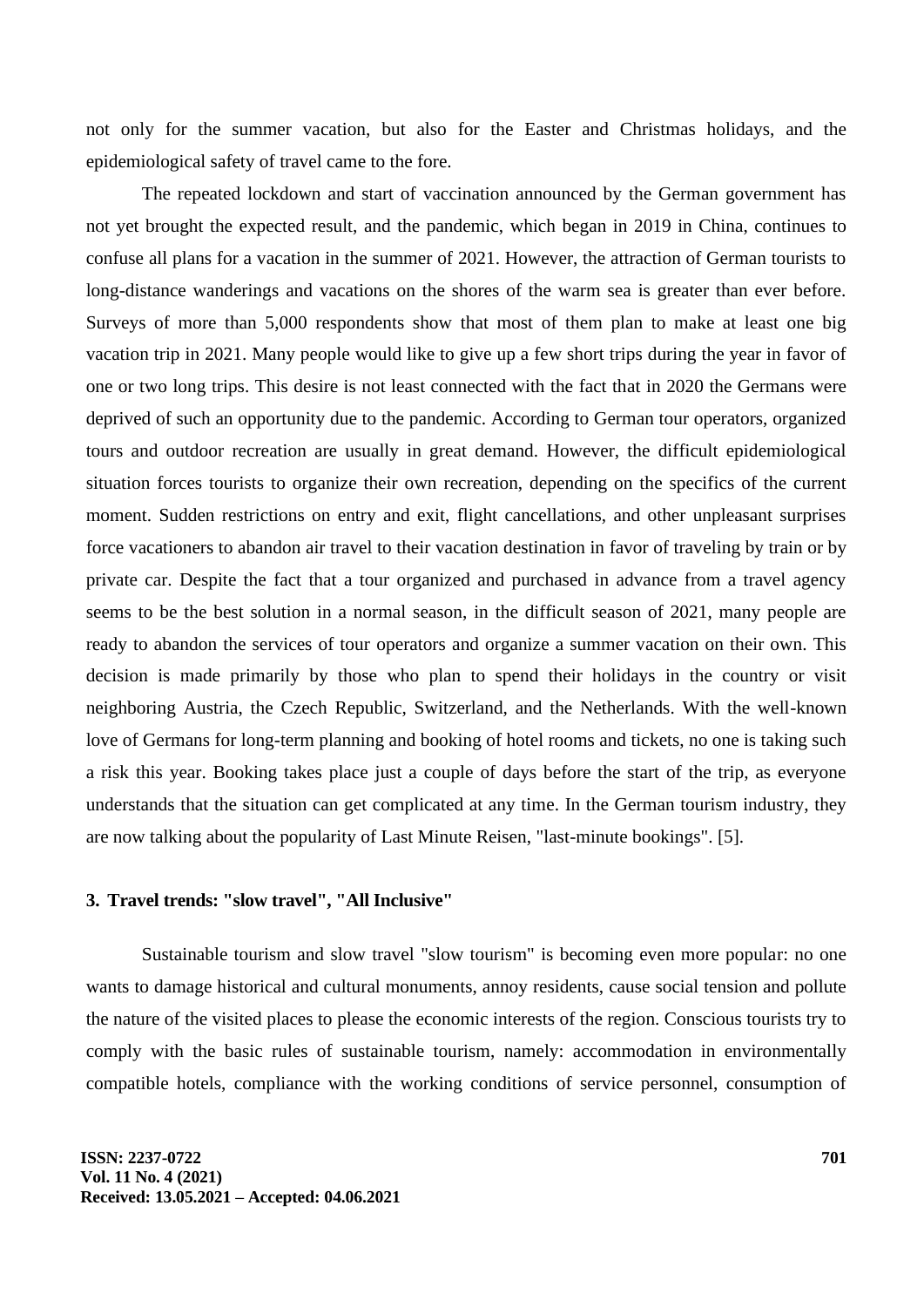local food, reduction of electricity consumption, reduction of waste, use of environmentally friendly transport, compliance with measures to protect biological diversity, etc. [1].

People are tired of the hustle and bustle and want to enjoy a leisurely holiday away from the popular routes of mass tourism. More and more vacationers choose to stay in private apartments or rooms in private houses instead of the hyped hotels and do not forget about environmental protection even on vacation [4, 13]. Many people plan to devote their vacation in 2021 not to mindless lying by the pool in a hotel but to clean the beaches of garbage and other equally important activities for the environment. The trends for 2021 are as follows: no more than three long trips abroad per year, a reduction in the number of short trips, more wellness holidays in resorts in Germany, Austria, and Switzerland, a decrease in city tours, an increase in demand for outdoor recreation in rural areas and eco-tourism. Fifty-six % of vacationers admitted that the most important thing for them is the financial hedging of the booked tour, and for 44% it was the low price of the trip that was more important. Seventy-four % of respondents expressed a desire to discover new countries and cultures, while 24% said that they would prefer to stay in a familiar resort in 2021, where they have already been before. Eighty % of those asked would like to spend their vacation in nature and only 20% would like to visit other cities. Sixty-five % are still going to book a hotel room, 35% will rent a private apartment or a room in a private house [7].

Many families plan to spend their holidays without leaving the country since Germany has many regions that are beloved by tourists around the world: the leading positions within the country have been held for many years by resorts on the coast of the North and Baltic Seas, Bavaria offers tourists holidays in the mountains and on the lakes, Mecklenburg-Vorpommern attracts tourists with the untouched nature of the Mecklenburg Lake plateau.

Germans love to spend their holidays in Europe. This is primarily since most of these countries are already well known to vacationers, entry to these countries is not associated with any difficulties and the infrastructure in them differs little from what German tourists are used to at home. Greece, both the mainland and the islands, promises to be the absolute favorite in 2021. German tourists are attracted to Greece by traditional Greek hospitality, sightseeing, reasonable prices, healthy Mediterranean cuisine, and beach holidays.

Like Russian tourists, Germans love All-Inclusive tours to distant countries. In the summer of 2021, tour operators offer to visit Vietnam and Canada first. Vacation in Vietnam attracts tourists with its tropical climate, exotic cuisine, visits to the cities of Hanoi and Ho Chi Minh City, the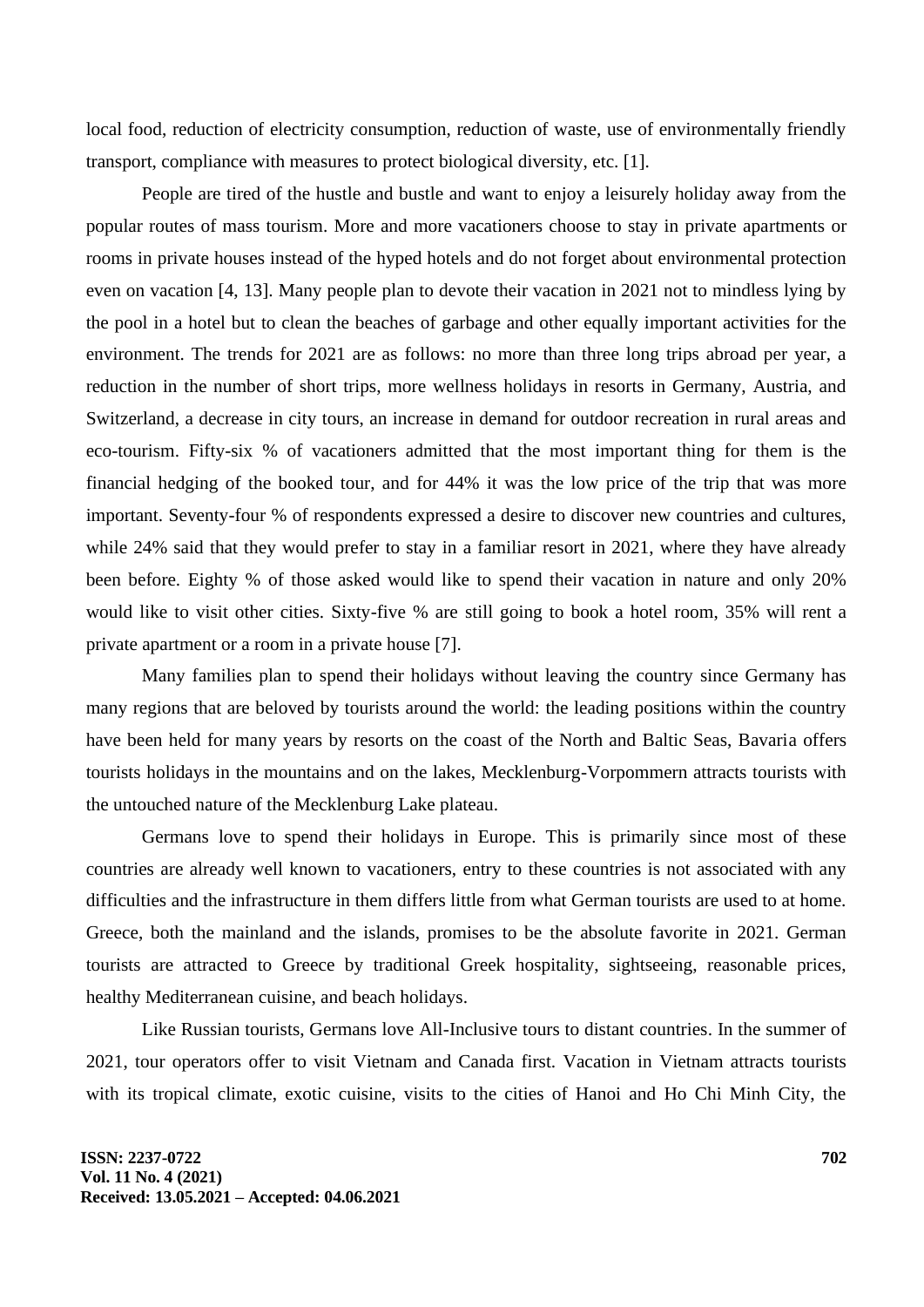picturesque Halong Bay, which is included in the UNESCO World Heritage List, and, of course, beach holidays on Phu Quoc Island. In addition to Vietnam, exotic lovers are recommended to visit Albania, Montenegro, Slovenia, Oman, the Gambia, and the city of Fortaleza in Brazil. Traveling around Canada by car will allow tourists to admire the beautiful scenery of this country and visit many cities and feel their atmosphere [8].

#### **4. Tourism trends 2021**

According to surveys, Lisbon, Vienna, Valencia, and Moscow will become popular destinations for those German tourists who plan to enjoy the sights of individual cities in 2021. The most promising of the German cities was Frankfurt am Main. The top 10 trending goals for 2021 are as follows: Lisbon, Vietnam, Valencia, Canada, Montenegro, Albania, Slovenia, Gambia, Oman.

The main expected trends of the tourist season of 2021 are as follows: holiday safety, sustainable tourism, short-term booking, visiting previously unpopular countries and cities, road trips, camping, traveling alone. The pandemic and, as a result, the desire for maximum isolation and safety on vacation gave rise to a boom in caravanning in Germany, or as it is also called "yachting on wheels". The safe and budgeted way of organizing a holiday combines many advantages that German tourists immediately appreciated: the lack of direct contact with other vacationers, freedom to choose a place of rest, the availability of everything necessary. According to experts, not only new but also used campers, recreational vehicles and motorhomes have recently been in unprecedented demand among buyers [6].

Despite the obvious change in the preferences of consumers of the hospitality industry, hoteliers do not waste time in vain and introduce new technologies to improve and simplify the work of their enterprises in the coming season. The German hospitality industry, considering the specifics of the development of the industry in the context of the pandemic, is quickly adopting digital technologies that help optimize the work of enterprises in this industry. They allow significantly simplifying all types of communication between the hotel and guests, increasing brand awareness, and increasing sales of additional products and services. Automation of routine processes frees the hotel staff to solve issues that require personal contact with guests and perform tasks of a creative nature. Guest requests are constantly growing. The hotel and restaurant businesses shall keep up with the times to survive in the competition.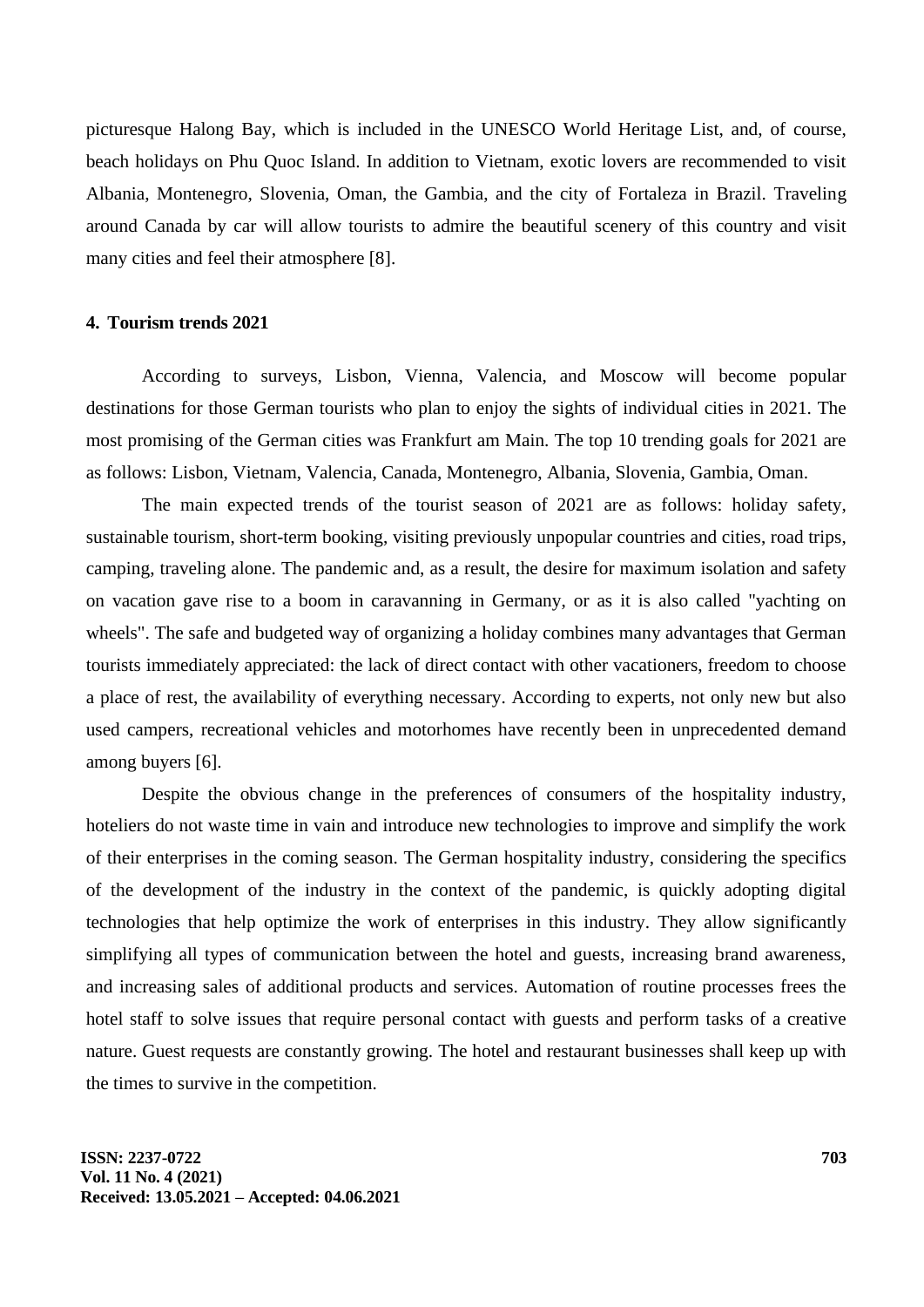Considering the fact that digital technologies are rapidly developing and thus significantly expand the possible list of services provided, hoteliers have to keep their eyes on the ball all the time and closely monitor which services are most in-demand by guests. If not so long ago free Wi-Fi and the possibility of watching films in Pay-per-View mode were enough for a guest, today young travelers, whether they are tourists, vacationers, or businessmen, want to stream their content directly from any room in which they are at the moment, including from the hotel room. Generations of people for whom digitalization is commonplace since they were born and grew up after it had begun (the so-called digital natives "digital natives" or "digital natives") are focused on digital standards in all areas of life, not just at home. Those for whom new technologies have not yet become familiar, also strive to master the competencies necessary to feel comfortable in the modern world. Even older people are becoming more confident Internet users and are not afraid of new technologies. According to the latest data, 69% of people aged 60-69 and 36% of people over 70 are constantly using the Internet and are increasingly confident with new technologies. Guests do not want to give up the digital infrastructure that they are used to at home. Also, many expect pleasant innovative surprises during their stay at the hotel.

Market research shows (ITB Berlin, Travelzoo) that by 2030, guests expect smart hotel rooms that automatically adapt to the personal tastes and preferences of the guest. It is interesting to note, however, that in a digitalized world, guests from different generations have different digital needs. Thus, generation Y (millennials – people born between 1981 and 1998) and generation Z (those born after 1998) made up half of the population in Germany in 2020 and potentially half of the guests of the hospitality industry. They experienced the digital revolution at a young age and grew up in the digital age. Digitization and interactive technologies have long been commonplace for them. For this reason, they expect digital infrastructure everywhere. Generation X (those born between 1960 and 1980 ) was introduced to the Internet as an adult.

Despite this, people of this generation have mastered the necessary competencies and become confident users, they are willing to use new technologies because they consider the opportunities that digitalization provides as a means to optimally get the desired result. The statement that the elderly (silver surfer) fear new technologies has long been untrue. According to recent studies, the older generation shows a great interest in new technologies and a willingness to apply them in different areas of their lives. The older generation is learning new technologies to keep in touch with the younger family members and speak the same language with them. Digital technologies help older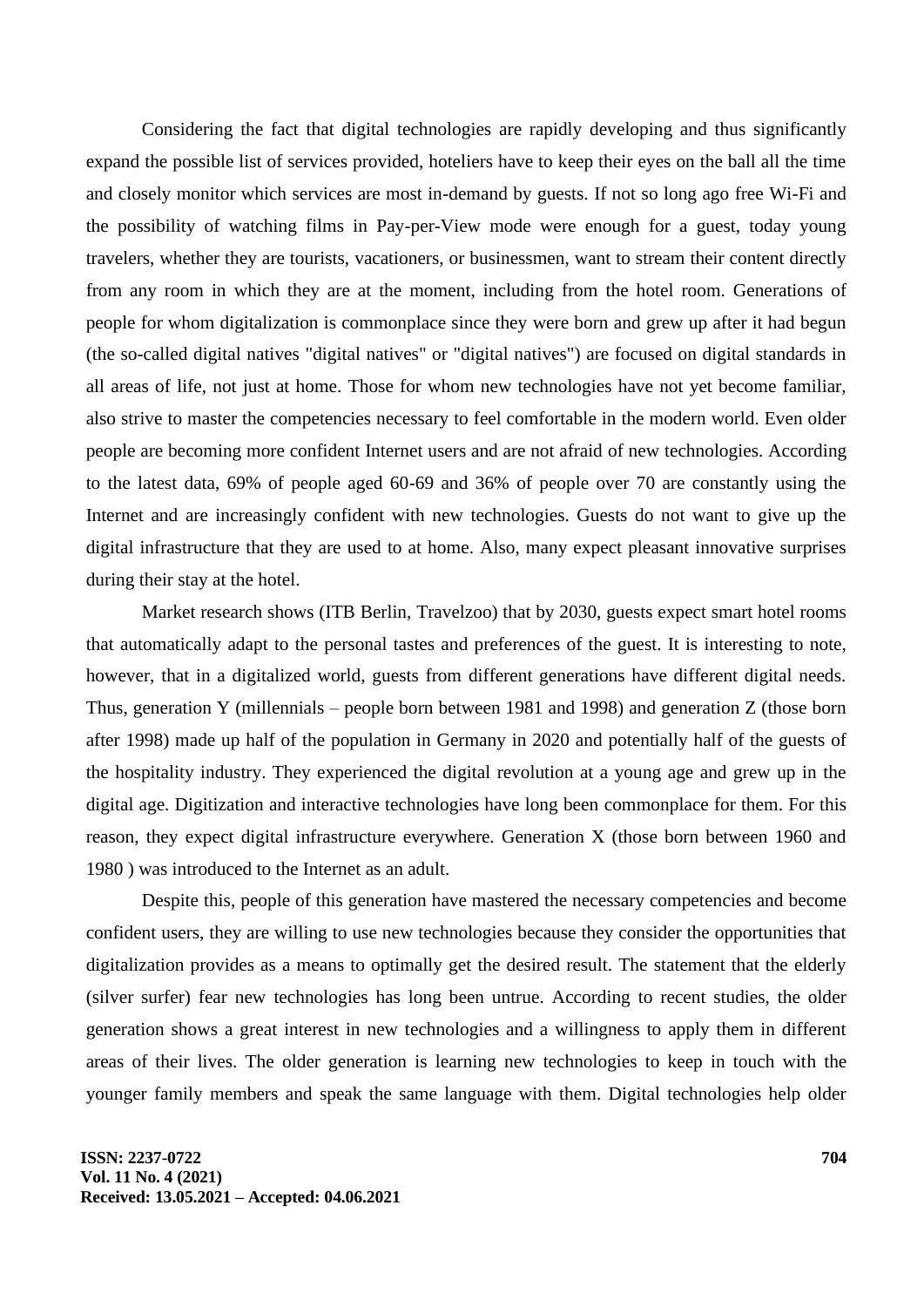people to monitor their health, and they are also willing to use digital security systems in the home. People of all ages keep themselves in good physical shape with the help of new technologies and gadgets. They are used to always being in touch. These people have been assigned the name "generation C" (always connected), they are associated with such concepts with the letter "C" as "creation", "curation", "connection", "community". Generation C is not an age group, but rather a group of people with the same life attitudes. They are active in social networks and are well-versed in new technologies.[2, 15].

Businessmen who make business trips rely on the fact that the hotel has a digital infrastructure that will allow them to work in the usual mode. The results of the FutureHotel Gastbefragung study show that hotel guests feel the need for a quiet area with a pleasant atmosphere, where there is a laptop desk and where one can work. It was also suggested that the room should be equipped with a workplace like an office [3]. A modern hotel is expected to be more flexible and ready for spontaneous guest decisions. This applies primarily to registration. Hotels shall pay great attention to digitization to be able to attract guests with a special digital infrastructure and the use of new technologies. Today Netflix Streaming is more important to guests than Pay-per-View. Paper guest folders are a thing of the past, replaced by digital guest folders with additional features. Digital technology allows guests to check in to the hotel themselves using a smartphone or tablet. The hotel's modern ways of communicating with its guests are very diverse. These include digital guest folders, hotel apps, modern hotel phones, smart TVs, chatbots, voice assistants, robots, and more. The possibilities of digitization in the hotel are very large, but in each case, one should calculate which technology is necessary for each particular hotel, and which is redundant. Before starting the digitization process, consultation with experts is required to develop an original strategy for the hotel, considering its main target group.

Today, it is impossible to imagine a hotel room without a guest folder. Of course, a multipage printed version on glossy paper with beautiful city views and up-to-date information about the most important events of the current month is still in every room of a modern hotel, but the digital guest folder is interactive and versatile, it can easily be adapted to the needs and goals of each hotel. Although all guest folder-tablets look the same in all German hotels, their content reveals great differences and draws the attention of guests to the most strengths and features of a particular hotel. Digital guest folders are one of the most effective ways to promote additional services provided by the hotel to its guests. Guests can, in turn, evaluate the quality of the service and leave their feedback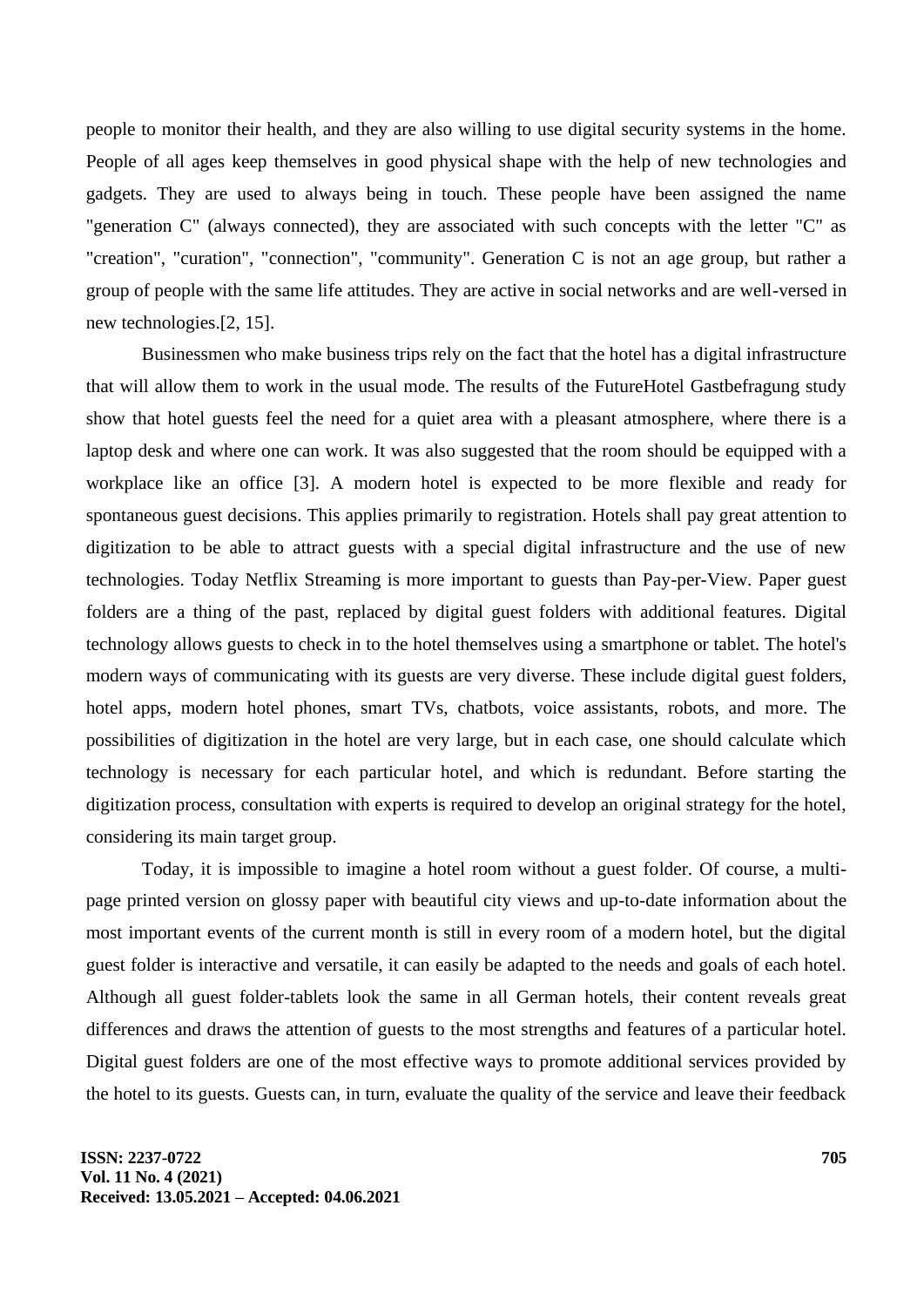there. The use of a digital guest folder improves the quality of digital communication, increases the number of sales by identifying the hidden needs of the guest and the ability to implement a more expensive product or service (Upselling), increases brand awareness, allows optimizing and automating many processes, as well as reducing costs. For example, the SuitePad tablet for a hotel room takes the digital communication of hoteliers with guests to a new level and completely replaces the traditional guest folder. In addition to general information about the hotel, the surrounding area, gastronomic offers, and entertainment menu, SuitePad also serves as a tool for booking spa treatments or restaurant reservations and combines the remote control of the TV and the hotel phone in one device.

During Upselling and Crosselling, the hotel offers the guest to buy a higher-quality product or additional service. Therewith, the hotel staff should be trained to convince guests of the advantages of the offer: increased comfort, a large benefit, or a small difference in price. Usually, guests of the hotel are offered to buy flowers, sweets, tickets to the theater or various events, spa treatments, etc.

These sales are handled by the hotel's marketing department and the front desk staff. The receptionist, often based on his/her intuition, offers the guest a product or service at the right time. An experienced and motivated employee knows who, when and what to offer. This work brings the hotel a certain income, but staff turnover and frequent changes of employees, in particular at the reception, negatively affect sales figures. The digital guest folder-tablet in the hotel room with bright photos and catchy texts about the benefits of a product or service is designed to attract the attention of guests at any time of the day, it is a link between the guest and the reception. It would be a big mistake to assume that the digital guest folder is only used by the younger generation. The results of the Heilbronn University study show that 75% of generations 50+ are happy to note the presence of a guest folder-tablet in their room and readily draw information from it about the various services provided by the hotel. The management of the room using such a tablet is still not popular, it is still used by no more than 2% of guests. However, the digital guest folder provides guests with incredible interactive features, and practice shows that it is used for an average of 86 hours per month.

The introduction of digital technologies helps to automate routine processes and optimize the work of Front Office employees. Lobby robots answer typical questions of guests and allow employees to pay more attention to solving more important tasks. Automation with the help of new technologies goes far beyond hotel applications or chatbots in the hospitality industry. Chatbots are sometimes called the most innovative "hotel employees". New technologies have made it possible to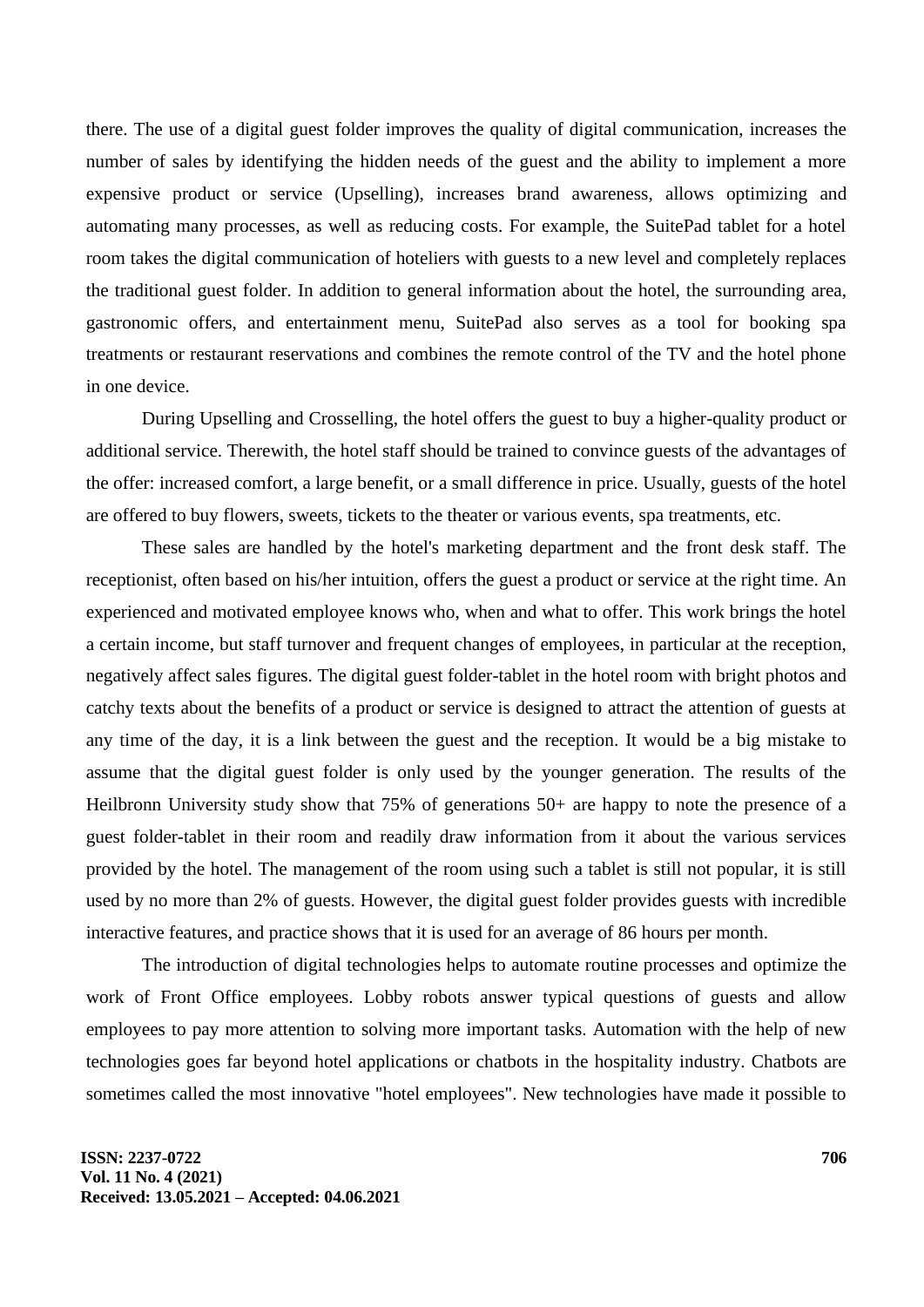move from a recently transactional one to an interactive service. Digital check-in and check-out, selfservice kiosks in the lobby, the possibility of constant communication with hotel staff using hotel applications are no longer a rarity and are taken for granted by guests.

Despite the difficult situation in the industry, the German tourism industry hopes for a significant improvement in the situation in 2021. A cautious hope is expressed that in the new year it will be possible to reach 50-70% of the level of pre-crisis sales of 2019. According to Norbert Fiebig, chairman of the German Travel Association (DRV), people want to travel again: "Businesses in the tourism industry note increased consumer demand for their offerings." Approximately half of the tourism enterprises hope that the tourism industry will work in the same mode in the summer, and this is despite the fact that 90% of the tourism industry enterprises are barely making ends meet at the moment, are, in fact, on the verge of ruin and are completely dependent on state assistance [5]

The cruise industry has had a harder time than hoteliers in the 2020 season. Almost all shipping companies suspended their operations in March 2020 after high-profile stories of infecting tourists on cruise liners in Yokohama, Miami, and San Francisco. Aida, Costa, Carnival Cruise Lines – until the end of July, MCS, and Cunard – until October. If in 2019, 30 million passengers rested on cruise liners, and companies had to fight for free berths in ports, then in 2020, 400 giant ocean liners turned out to be useless even in high season. The companies that organize river cruises in the Schengen area were more fortunate, which, provided they comply with all hygienic conditions, were not prohibited. For the summer of 2020, the concept of "Blue Cruises" was developed, namely 3-4 day cruises on the Northern or Baltic Seas without calling at foreign ports, for example: from Hamburg to Hamburg. The shipping companies managed to reduce losses to some extent since passengers whose cruises did not take place due to the pandemic did not demand a refund but agreed to postpone their trip to the next year in the hope that by that time a reliable vaccine against covid-19 would be created or a solution would be found to minimize the possibility of infection on the liner or avoid it altogether [8, 12].

The resumption of safe flights along tourist-favorite routes is critical to rebooting the tourism industry, especially towards the warm southern seas and resorts. After all, if passenger aircraft cabins remain potential hotbeds of a terrible virus, all attempts to breathe new life into the tourism industry will be in vain. Flight safety disputes between experts have been ongoing and in various forms for several months now. Airline officials point out that HEPA-Filters installed in aircraft, high-efficiency particulate absorption filters, capture 99.97% of all hazardous particles in the passenger compartment.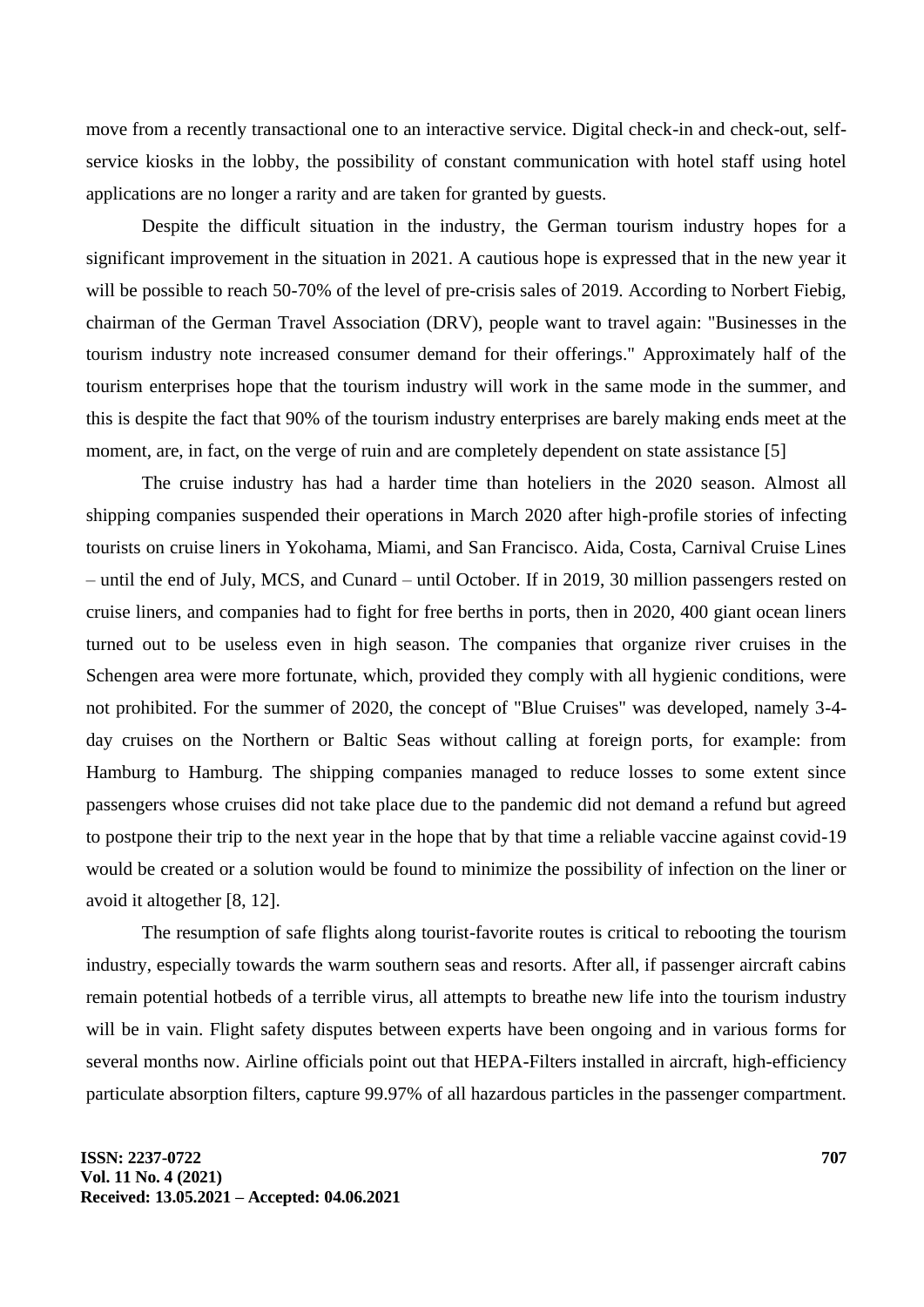Every three minutes, the air in the cabin is completely cleaned and its cleanliness can be compared to the cleanliness of the air in a hospital operating room. Also, the air flows are directed from the ceiling to the floor, which according to experts should also prevent the spread of viruses throughout the flight. Therewith, the level of danger is still significant, because while the plane is on the ground and passengers are boarding and disembarking, the filtration system is not working at full capacity and the probability of spreading the virus in the crowd is quite high. Although cases of infection of passengers from each other are still unproven, there is still some wariness in German society concerning the services of air carriers. Moreover, several cases of infection of passengers were recorded as a result of direct contact with crew members [6, 14].

At the beginning of the new year 2021, we are all wondering what the world will be like after overcoming the crisis caused by the pandemic. Will we remember the pandemic only for its disastrous consequences or for the new opportunities that we could have used before, but neglected them for various reasons for the time being? The coronavirus has changed our lives at an incredible rate. All the global problems that have faced humanity for more than a decade have faded into the background. Even global warming and climate change are not talked about as much as before, although this is a real threat to all life on earth. The world economy is experiencing lockdown after lockdown, freedom of movement is restricted in many countries by 15 kilometers from home, the celebration of New Year and Christmas was marked in Europe and the United States by unprecedented restrictions.

In other words, 2021 should be a turning point in economic development and public life. The crisis has had a huge impact on all aspects of our lives: politics, economy, culture, communication, education, and new technologies. A revaluation of many values took place in the shortest possible time. In particular, serious problems caused by globalization were exposed, for example, the production of protective masks and medicines was moved to Asian countries for reasons of economy, which led to a shortage of both for consumers in Europe at the beginning of the pandemic. There are some questionable solutions designed to improve production efficiency, when, for example, potatoes grown in Germany are first transported by truck to Holland to be peeled there, and then back to Bavaria to cook and fry, and already from this federal-state they are delivered to retail chains throughout Germany. The assembly lines of large automotive companies in the country have been stopped, as it is not possible to supply the necessary components for the production of cars from enterprises located in different regions of Europe and Asia. Therewith, there is no need to fly to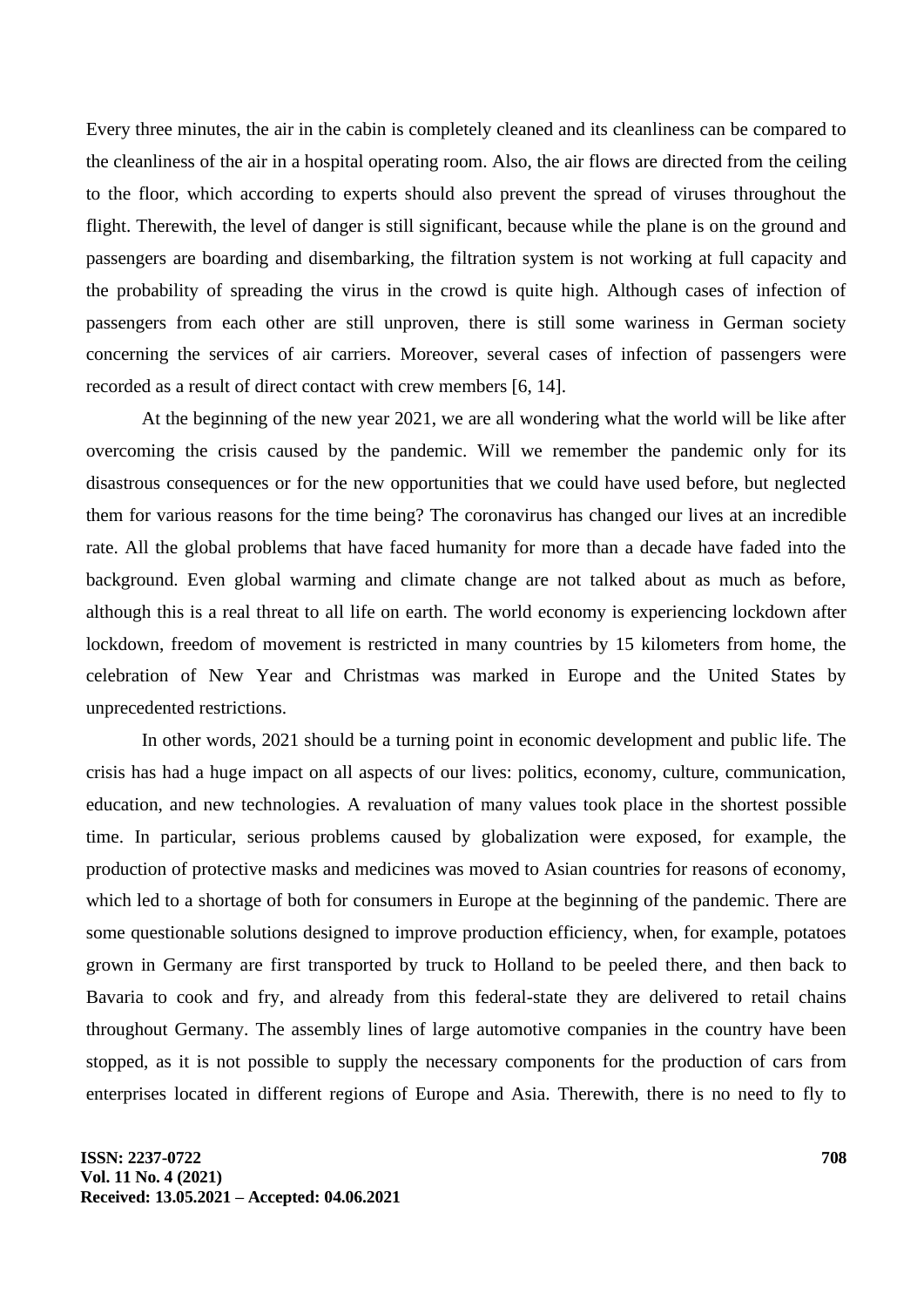business meetings around the world, video conferences and video calls have become the realities of business life in 2019. The pandemic has demonstrated that working in the Home Office can be just as productive as working in the office. Remote work and distance learning allow using time more efficiently, although they require more self-organization and concentration on completing a specific task. More and more purchases are made online and paid for with a credit card or phone. The crisis showed that in particular in Germany, not enough attention was paid to the development of cellular and fiber-optic networks. There was no understanding that the development of the Internet and digital technologies are necessary for the development of the country to the same extent that in the past it was necessary to build roads, train stations, airports, and other infrastructure.

It should be noted that digitalization can and should become a kind of tool for creating maximum sustainability for all members of society. Various apps and platforms will help to share things, rather than acquire them for personal use. [2, 9] Many people in Germany have appreciated the benefits of car sharing compared to buying and maintaining their car. Cities will become smart shortly with the help of artificial intelligence. They will consume significantly less electricity and reduce harmful emissions into the atmosphere by 70-90%. QR codes in mobile phones will replace railway and airline tickets on paper, which will save paper, electricity, printer supplies, etc. The ability to conduct business meetings, seminars, conferences, and other events in a video format makes it pointless to travel to meet with partners and colleagues. The crisis caused by a new deadly virus is forcing people around the world to change their habits, which can significantly reduce the consumption of electricity and various types of raw materials and thereby reduce the impact of anthropogenic factors on the ecosystem of our planet. The pandemic forces people to develop and implement digital technologies faster, contributes to the acceleration of technological progress, thereby helping to slow down climate change, slow down the destruction of the environment, and cope with the lack of resources. [3, 10, 12].

#### **5. Conclusion**

The pandemic that broke out at the end of 2019 pushed the problem of climate change into the background and posed several questions to the world community, to which there are no clear answers yet. Such signs of the time as remote work, distance learning, the rapid development of digital technologies, globalization, the introduction of partial or full lockdown in some countries, and many others will still be evaluated. But it is equally important what lessons will be learned, how the